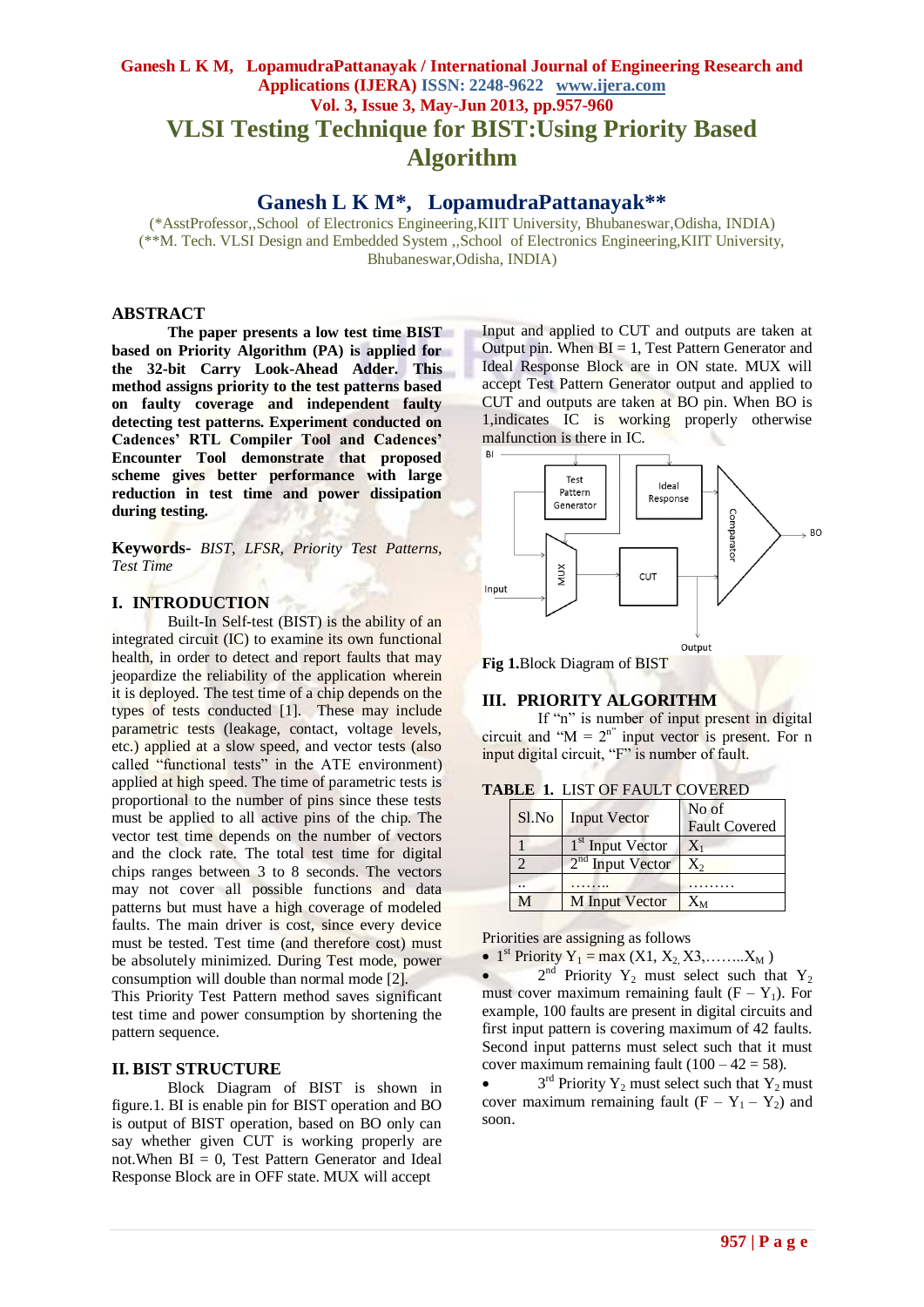### **Ganesh L K M, LopamudraPattanayak / International Journal of Engineering Research and Applications (IJERA) ISSN: 2248-9622 www.ijera.com Vol. 3, Issue 3, May-Jun 2013, pp.957-960**



**Fig 2**. Flow chart of Priority Algorithm

For example CLA is taken as CUT

CLA is used in most ALU designs.

It is faster compared to ripple carry logic adders or full adders especially when adding a large number of bits.

The Carry Look Ahead Adder is able to generate carries before the sum is produced using the propagate and generate logic to make addition much faster.

When BI is 1 and it will represented in a verilog code with test timing insertion and after that it will be simulated in Xilinx 9.2 version and the RTL diagram of 32 bit CLA is show in figure

|                                                                                                                                             |     |             |       |        |               | 570.0 |              |    |
|---------------------------------------------------------------------------------------------------------------------------------------------|-----|-------------|-------|--------|---------------|-------|--------------|----|
| <b>Current Simulation</b><br>Time: 1000 ns                                                                                                  |     |             | 200   | 400    |               | 600   | 800          | 10 |
| $\sqrt[3]{1}$ BO                                                                                                                            | 0   |             |       |        |               |       |              |    |
| M Cany                                                                                                                                      |     |             |       |        |               |       |              |    |
| <b>E</b> <mark>√</mark> SUM[31:0]                                                                                                           | 3., | 32h00000000 | 32hFF | 32'h00 | 32hFF<br>32h0 |       | 32hFFFFFFFFF |    |
| $\sqrt{\frac{1}{2}}$                                                                                                                        |     |             |       |        |               |       |              |    |
| $E$ $N$ $A$ [31:0]                                                                                                                          | 3., |             |       |        | 32h00000000   |       |              |    |
| $\mathbb{E}\big[ \big] \hspace{-1mm} \big] \hspace{-1mm} \big] \hspace{-1mm} \mathbb{E}\big[ \big] \hspace{-1mm} \big] \hspace{-1mm} \big]$ | 3., |             |       |        | 32h00000000   |       |              |    |
| Ma                                                                                                                                          | 0   |             |       |        |               |       |              |    |
|                                                                                                                                             |     |             |       |        |               |       |              |    |

**Fig 3.** Test bench of 32 bit CLA



**Fig 4.**RTL diagram of 32 bit CLA

Four test patterns are sending to CLA (CUT) which is independent to each other for fault detecting. Total no of faults is  $258(64*2+33*2+32*2)$ 

1. No of fault coverage  $=66/258=25%$ 

 $(Input A=8'h00000000, Input B=8'hFFFFFFFFF)$ and Input Cin=  $1'$ b $\overline{0}$ ) stuck at 1 at port A and port Cin can be detected

2. No of fault coverage  $=66/258=25%$ 

 (Input A=8'hFFFFFFFF, Input B=8'h00000000 and Input Cin= 1'b0) stuck\_at\_1 at port B and port Cin can be detected

3. No of fault coverage  $=66/258=25\%$ 

 $(Input A=8'h00000000, Input B=8'hFFFFFFFFF)$ and Input  $Cin = 1$ 'b1)

stuck\_at\_0 at port B and port Cin can be detected

4. No of fault coverage =66/258=25%

(Input  $A=8$ 'hFFFFFFFFFF, Input  $B=8$ 'h00000000 and Input Cin=1'b1)

stuck at 0 at port A and port Cin can be detected.



**Fig 5.** Test bench of 32bit CLA using BIST

### **IV. SIMULATION RESULTS**

Verilog codes were used to simulate the test generation process performed using Cadences' RTL complier Tool and Layout analysis is performed using Cadences' Encounter Tool.

1. Leakage power, dynamic power and total power calculations in nW for 32-bit CLA, LSFR-BIST and PA-BIST are shown in figure 6,7 and 8 respectively.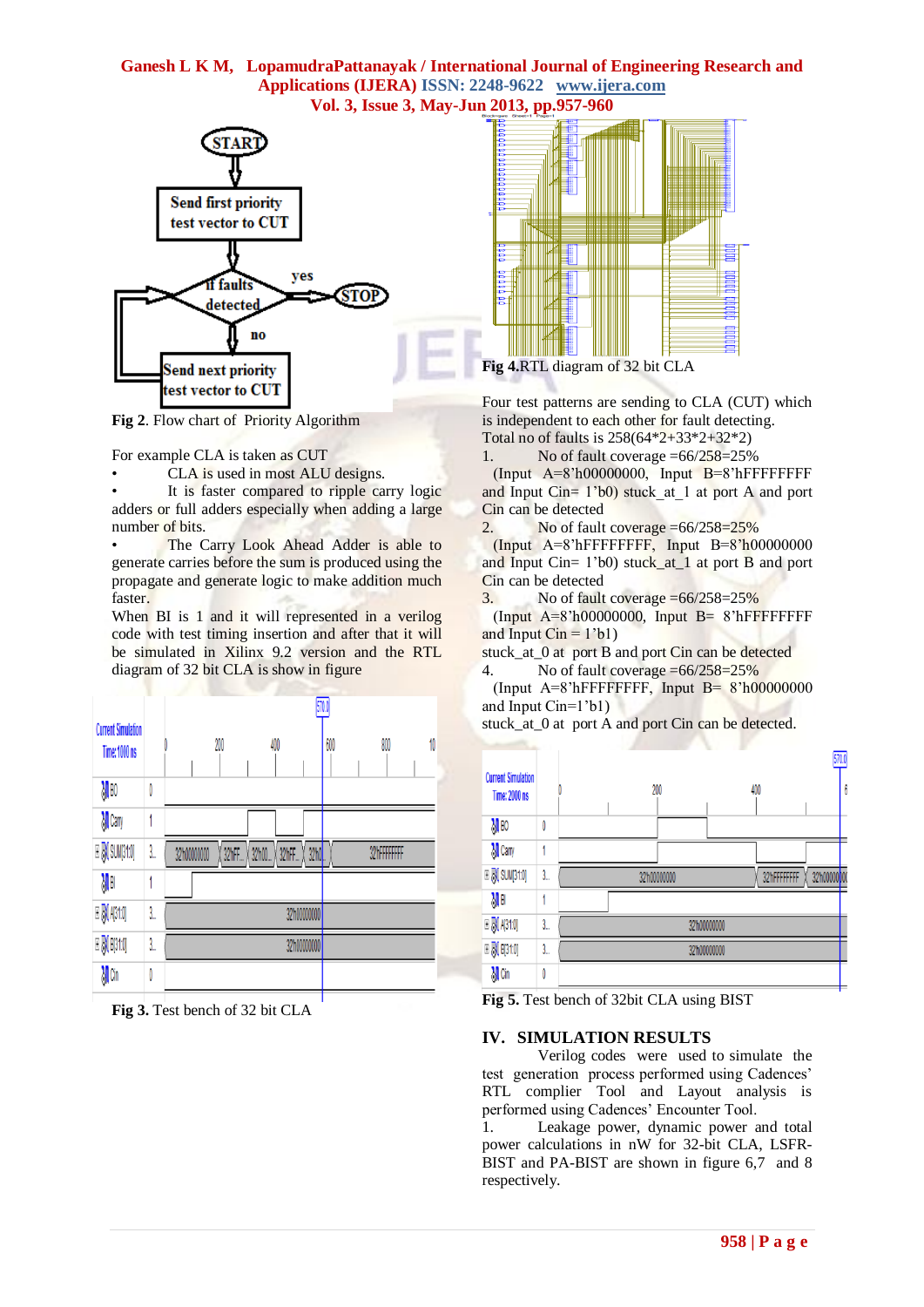## **Ganesh L K M, LopamudraPattanayak / International Journal of Engineering Research and Applications (IJERA) ISSN: 2248-9622 www.ijera.com Vol. 3, Issue 3, May-Jun 2013, pp.957-960**

|              |     | Leakage         | Dynamic   | Total                           |
|--------------|-----|-----------------|-----------|---------------------------------|
| Instance     |     | Cells Power(nW) | Power(nW) | Power(nW)                       |
|              |     |                 |           |                                 |
| thirtytwobit | 241 |                 |           | 257.453 1191632.147 1191889.600 |

**Fig 6.**Power Calculation of 32-bit CLA

| Instance Cells Power(nW)              |  | Leakage | Dynamic<br>Power(nW)                           | Total<br>Power(nW) |  |
|---------------------------------------|--|---------|------------------------------------------------|--------------------|--|
|                                       |  |         | using lfsr 521 524.314 2421457.750 2421982.064 |                    |  |
| Fig 7. Power Calculation of LSFR-BIST |  |         |                                                |                    |  |

| Instance           |     | Leakage<br>Cells Power(nW) | Dynamic<br>Power(nW)            | Total<br>Power(nW) |
|--------------------|-----|----------------------------|---------------------------------|--------------------|
| hirtytwobittesting | 325 |                            | 415.948 1824406.624 1824822.572 |                    |

**Fig 8.**Power Calculation of PA-BIST

**COMPANY** 

2. No of Gates used to design of 32-bit CLA, LSFR-BIST and PA-BIST are calculated and shown in figure 9, 10 and 11 respectively.

| Gate           | Instances | Area     | Library |
|----------------|-----------|----------|---------|
| A0I21X1        | 16        | 212.890  | tsmc18  |
| DFFHQX1        | 3         | 159.667  | tsmc18  |
| <b>DFFHOXL</b> | 30        | 1596.672 | tsmc18  |
| DFFTRX1        | 12        | 678.586  | tsmc18  |
| <b>DFFTRXL</b> | 20        | 1130.976 | tsmc18  |
| DFFX1          | 1         | 56.549   | tsmc18  |
| INVX1          | 32        | 212.890  | tsmc18  |
| INVXL          | 47        | 312.682  | tsmc18  |
| DAI21XL        | 16        | 212.890  | tsmc18  |
| SDFFHQX1       | 42        | 2794.176 | tsmc18  |
| SDFFHOXL       | 1         | 66.528   | tsmc18  |
| SDFFXL         | 21        | 1397.088 | tsmc18  |
| total          | 241       | 8831.592 |         |

**Fig 9.**Gates Calculation of 32-bit CLA

|                                 | Gate Instances Area Library |                    |                 |
|---------------------------------|-----------------------------|--------------------|-----------------|
| <b>ADDHXL</b>                   | 1                           |                    | 36.590 tsmc18   |
| AND <sub>2</sub> X <sub>2</sub> | $\mathbf{z}$                |                    | 26.611 tsmc18   |
| A0I221X1                        | $\overline{2}$              | 46.570             | tsmc18          |
| A0I22X1                         | 57                          |                    | 948.024 tsmc18  |
| A0I22XL                         | 6                           |                    | 99.792 tsmc18   |
| CLKINVX3                        | $\mathbf{1}$                | 9.979              | $t$ smc $18$    |
| DFFHQX1                         | 96                          |                    | 5109.350 tsmc18 |
| DFFHOXL                         | $\mathbf{1}$                | 53.222             | tsmc18          |
| DFFTRX1                         | 22                          | 1244.074           | tsmc18          |
| DFFTRXL                         | - 9                         |                    | 508.939 tsmc18  |
| DFFX1                           | 67 -                        | 3788.770           | tsmc18          |
| TNVX1                           | 3                           |                    | 19.958 tsmc18   |
| INVXL                           | 25                          | 166.320            | tsmc18          |
| NAND2BX1                        | $\overline{7}$              | 93.139             | tsmc18          |
| NAND <sub>2X1</sub>             | 11                          |                    | 109.771 tsmc18  |
| NAND2XL                         | 90                          | 898.128            | $t$ smc $18$    |
| NOR2X1                          | $\mathbf{1}$                | 9.979 tsmc18       |                 |
| 0AI21XL                         | 25                          | 332.640            | tsmc18          |
| 0AI222XL                        | $\overline{z}$              | 53.222             | tsmc18          |
| 0AI2BB1XL                       |                             | 29 482.328 tsmc18  |                 |
| SDFFH0X1                        | 1                           |                    | 66.528 tsmc18   |
| SDFFXL                          |                             | 63 4191.264 tsmc18 |                 |
|                                 |                             |                    |                 |
| total                           | 521                         | 18295.200          |                 |
|                                 |                             |                    |                 |

**Fig 10.** Gates Calculation of LFSR-BIST

| Gate     | Instances | Area      | Library      |
|----------|-----------|-----------|--------------|
|          |           |           |              |
| 40I21X1  | 1         | 13.306    | tsmc18       |
| DFFHOX1  | 33        | 1756.339  | tsmc18       |
| DFFHQXL  | 33        | 1756.339  | $t$ smc $18$ |
| DFFTRX1  | 32        | 1809.562  | tsmc18       |
| DFFTRXL  | 34        | 1922.659  | tsmc18       |
| DFFX1    | 32        | 1809.562  | tsmc18       |
| INVX1    | 1         | 6.653     | tsmc18       |
| INVXL    | 31        | 206.237   | $t$ smc $18$ |
| NAND2BX1 | 32        | 425.779   | tsmc18       |
| NAND2BXL | 1         | 13.306    | $t$ smc $18$ |
| DAI21XL  | 31        | 412.474   | tsmc18       |
| SDFFHQX1 | 1         | 66.528    | tsmc18       |
| SDFFXL   | 63        | 4191.264  | tsmc18       |
|          |           |           |              |
| total    | 325       | 14390.006 |              |

**Fig11***.*Gates Calculation of PA-BIST

3. Area of 32-bit CLA, LSFR-BIST and PA-BIST are calculated and shown in figure<sup>12,13</sup> and 14 respectively.

| Type                            | Instances | Area                                     | Area %             |
|---------------------------------|-----------|------------------------------------------|--------------------|
| sequential<br>inverter<br>logic |           | 130 7880.242<br>79 525.571<br>32 425.779 | 89.2<br>6.0<br>4.8 |
| total                           |           | 241 8831.592 100.0                       |                    |

**Fig 12**. Area Calculation of 32-bit CLA

| Type                            | Instances Area Area % |                                          |                    |
|---------------------------------|-----------------------|------------------------------------------|--------------------|
| sequential<br>inverter<br>logic |                       | 130 7880.242<br>79 525.571<br>32 425.779 | 89.2<br>6.0<br>4.8 |
| total                           |                       | 241 8831.592 100.0                       |                    |

**Fig 13.**Area Calculation of LFSR-BIST

| Type                            | Instances  | Area                                | Area %             |
|---------------------------------|------------|-------------------------------------|--------------------|
| sequential<br>inverter<br>logic | 32.<br>65. | 228 13312.253<br>212.890<br>864.864 | 92.5<br>1.5<br>6.0 |
| total                           |            | 325 14390.006                       | 100.0              |

**Fig 14.**Area Calculation of PA-BIST

4. Layouts of LFSR-BIST and PA-BIST without negative slacks are shown in figure 15 and 16 respectively.